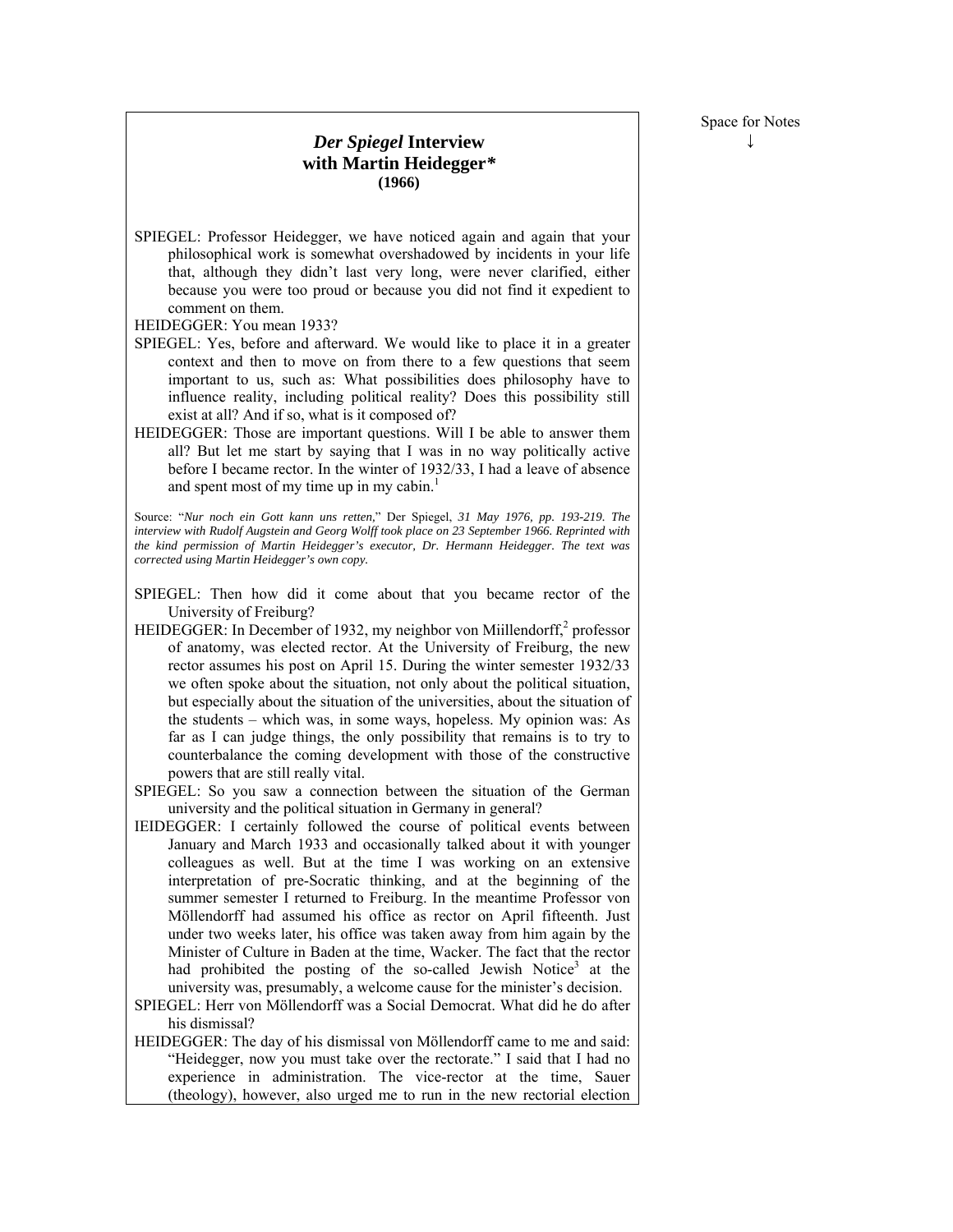because there was a danger that otherwise a functionary would be appointed as rector. Younger colleagues, with whom I had discussed questions of the structure of the university for many years, besieged me with requests to take over the rectorate. I hesitated a long time. Finally I declared myself willing to take over the office, but only in the interest of the university, and only if I could be certain of the plenum's unanimous approval. Doubts about my aptitude for the rectorate remained, however, and on the morning of the day set for the election I went to the rector's office and told my colleagues von Möllendorff (who, although dismissed from his office as rector, was present) and vice-rector Sauer that I could not take over the office. Both these colleagues responded that the election had been prepared in such a way that I could no longer withdraw from my candidacy.

- SPIEGEL: After that you declared yourself finally ready. How did your relationship to the National Socialists then develop?
- HEIDEGGER: The second day after my assumption of the rectorate, the Student Leader appeared with two others in the office I had as rector and again demanded that the Jewish Notice be posted. I refused. The three students left with the comment that the Reich Student Leadership [*Reichsstudentenführung*] would be notified of the prohibition. A few days later I got a telephone call from the SA Office of Higher Education in the Supreme SA Command, from SA-Group Leader Dr. Baumann. He demanded that the said notice, which had already been put up in other universities, be posted. If I refused, I would have to expect that I would be dismissed or even that the university would be closed. I refused and tried to win the support of Baden's Minister of Culture for my prohibition. He explained that he could do nothing in opposition to the SA. I still did not retract my prohibition.

SPIEGEL: This was not known in that way before.

- HEIDEGGER: I had already named the fundamental motive that made me decide to take over the rectorate in my inaugural lecture "What Is Metaphysics?" given in Freiburg in 1929: "The areas of the sciences lie far apart. The ways they treat their subject matter are fundamentally different. This disintegrated multiplicity of the disciplines is only held together today by the technical organization of the universities and its faculties and only retains some meaning because of the practical purposes set for the departments. However, the roots of the sciences in their essential ground have died."<sup>4</sup> What I attempted to do during my term in office with respect to this state of the universities (which has, by today, become extremely deteriorated) is explained in my rectorial address.
- SPIEGEL: We are attempting to find out how and if this statement from 1929 corresponds to what you said in your inaugural ad-dress as rector in 1933. We are taking one sentence out of its context here: "The much-lauded 'academic freedom' will be expelled from the German university; for this freedom was not genuine because it was only negative."<sup>5</sup> We believe we can assume that this statement expresses at least a part of opinions that are not foreign to you even today.
- HEIDEGGER: Yes, I still stand by it. For this "academic freedom" was basically purely negative: the *freedom from* the effort of getting involved in the reflection and contemplation scholarly study demanded. Incidentally, the sentence you picked out should not be isolated, but placed in its context. Then it will become clear what I wanted to have understood as "negative freedom."
- SPIEGEL: Fine, that's understandable. We believe, however, that we hear a new tone in your rectorial address when you speak, four months after Hitler was named Chancellor of the Reich, about the "greatness and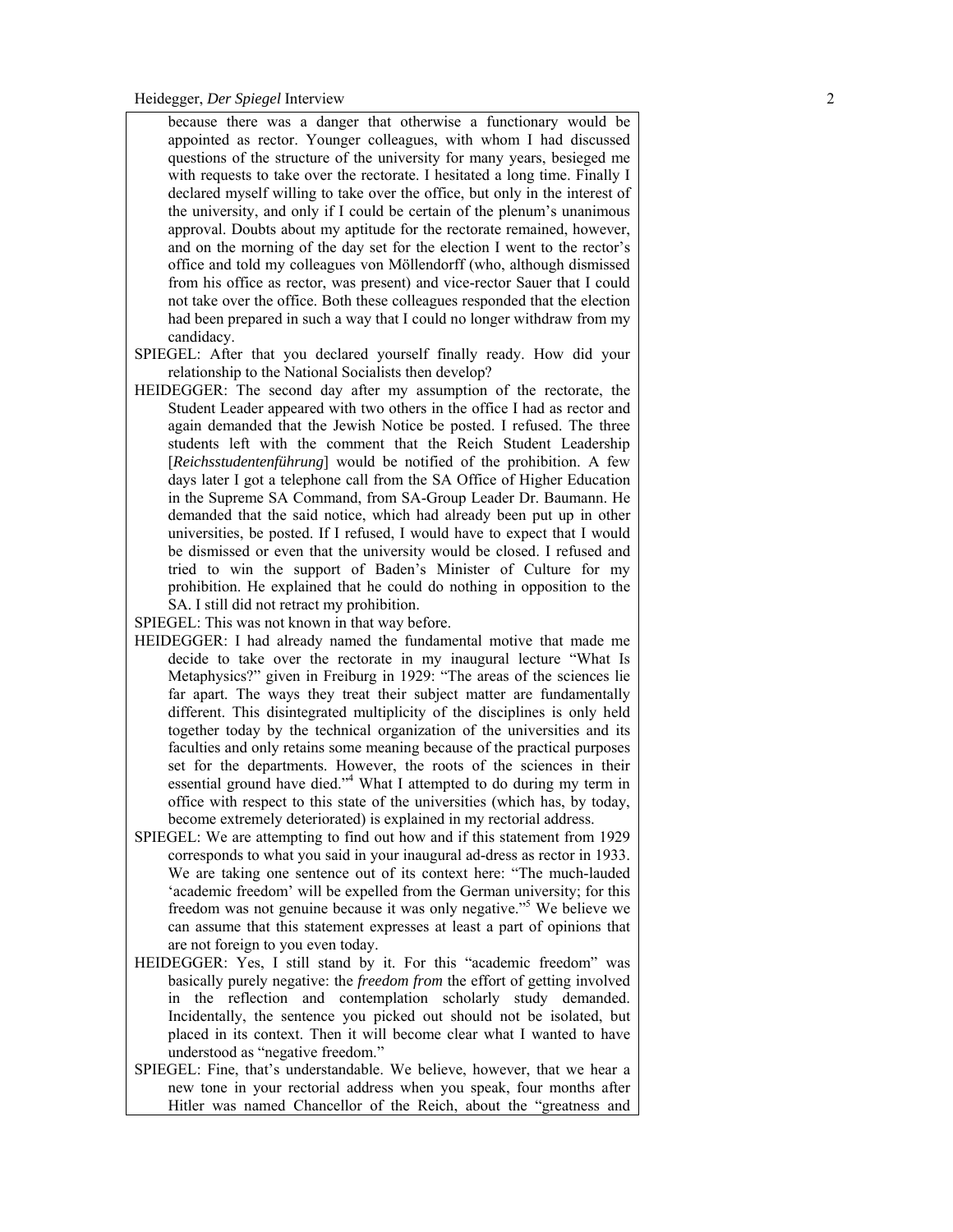magnificence of this new departure."<sup>6</sup>

- HEIDEGGER: Yes, I was convinced of that as well. SPIEGEL: Could you explain that a bit more?
- HEIDEGGER: Gladly. At the time I saw no other alternative. In the general confusion of opinions and political tendencies of thirty-two parties, it was necessary to find a national, and especially a social, point of view, perhaps along the lines of Friedrich Naumann's attempt.<sup>7</sup> I could refer here, to give only one example, to an essay by Eduard Spranger that goes way beyond my rectorial address.<sup>8</sup>
- SPIEGEL: When did you begin to deal with the political conditions? The thirty-two parties had been there for a long time. There were already millions of unemployed in 1930.
- HEIDEGGER: During that time, I was still completely taken up by the questions that are developed in *Being and Time* (1927) and in the writings and lectures of the following years. These are fundamental questions of thinking that indirectly also concern national and social questions. As a teacher at the university, I was directly concerned with the question of the meaning of the sciences and, therefore, the determination of the task of the university. This effort is expressed in the title of my rectorial address, "The Self-Assertion of the German University." In no other rectorial address at the time was such a title risked. But have any of those who polemicize against this speech really read it thoroughly, thought it through, and understood it from the standpoint of the situation at the time?
- SPIEGEL: Self-assertion of the university, in such a turbulent world, does that not seem a little inappropriate?
- HEIDEGGER: Why? "The Self-Assertion of the University" goes against socalled political science, which had already been called for by the Party and National Socialist students. This title had a very different meaning then. It did not mean "politology," as it does today, but rather implied: Science as such, its meaning and its value, is appraised for its practical use for the nation [*Volk* ]*.* The counter position to *this* politicization of science is specifically expressed in the rectorial address.
- SPIEGEL: Do we understand you correctly? In including the university in what you felt to be a "new departure," you wanted to assert the university against perhaps overpowering trends that would not have left the university its indentity?
- HEIDEGGER: Certainly, but at the same time self-assertion was to have set itself the positive task of winning back a new meaning, in the face of the merely technical organization of the university, through reflection on the tradition of Western and European thinking.
- SPIEGEL: Professor, are we to understand that you thought then that a recovery of the university could be achieved with the National Socialists?
- HEIDEGGER: That is incorrectly worded. The university was to have renewed itself through its own reflection, not with the National Socialists, and thereby gain a firm position against the danger of the politicization of science – in the sense already given.
- SPIEGEL: And that is why you proclaimed these three pillars in your rectorial address: Labor Service [*Arbeitsdienst*], Military Service [*Wehrdienst*], Knowledge Service [*Wissensdienst*]. Through this, you seem to have thought, Knowledge Service would be lifted up to an equal status, a status that the National Socialists had not conceded it?
- HEIDEGGER: There is no mention of pillars. If you read carefully, you will notice that although Knowledge Service is listed in third place, it is set in first place in terms of its meaning. One ought to consider that labor and defense are, like all human activities, grounded in knowledge and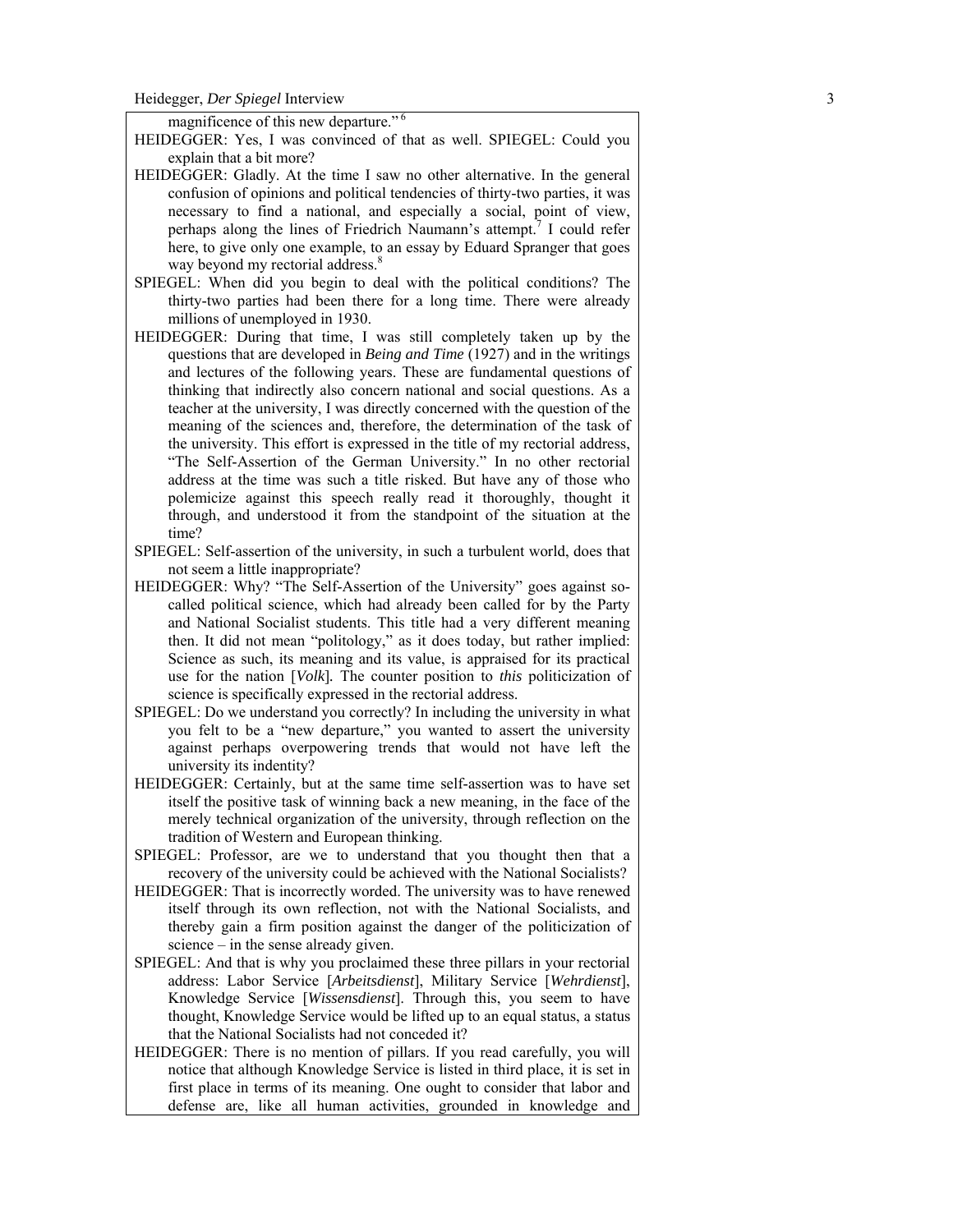illuminated by it.

- SPIEGEL: But we must (we are almost done with this dreadful quoting) mention one other statement here, one that we cannot imagine that you would still subscribe to today. "Do not let theorems and ideas be the rules of your being. The Führer himself and alone is the present and future German reality and its law."<sup>9</sup>
- HEIDEGGER: These sentences are not to be found in the rectorial address, but only in the local Freiburg student newspaper, at the beginning of the winter semester 1933/34. When I took over the rectorate, it was clear to me that I would not get through it without making compromises. Today I would no longer write the sentences you cited. Even in 1934, I no longer said anything of the kind. But today, and today more resolutely than ever, I would repeat the speech on the "Self-Assertion of the German University," though admittedly without referring to nationalism. Society has taken the place of the nation [*Volk* ]*.* However, the speech would be just as much of a waste of breath today as it was then.
- SPIEGEL: May we interrupt you with a question again? It has be-come clear in the conversation up to now that your conduct in 1933 fluctuated between two poles. First, you had to say a number of things ad usum Delphini ["for the use of the Dauphin"; revised for public consumption – Tr.]. That was one pole. The other pole was, however, more positive. You expressed it like this: I had the feeling that here is something new, here is a new departure – the way you have said it.

HEIDEGGER: That's right.

- SPIEGEL: Between these two poles that is perfectly credible when considered from the point of view of the situation at the time....
- HEIDEGGER: Certainly. But I must emphasize that the expression *ad usum Delphini* says too little. I believed at the time that in the questioning confrontation with National Socialism a new path, the only one still possible, to a renewal might possibly open up.
- SPIEGEL: You know that in this connection some accusations have been made against you that concern your cooperation with the National Socialist German Workers' Party [NSDAP] and its associations. These accusations are generally thought to be uncontradicted as yet. You have been accused, for instance, of having participated in book-burnings organized by the students or by the Hitler Youth.
- HEIDEGGER: I forbade the book-burning that was planned to take place in front of the main university building.
- SPIEGEL: You have also been accused of having books written by Jewish authors removed from the university library or from the philosophy department's library.
- HEIDEGGER: As the director of the department, I was in charge of only its library. I did not comply with repeated demands to remove books by Jewish authors. Former participants in my seminars can testify today that not only were no books by Jewish authors removed, but that these authors, especially Husserl, were quoted and discussed just as they were before 1933.
- SPIEGEL: We will take note of that. But how do you explain the origin of such rumors? Is it maliciousness?
- HEIDEGGER: From what I know about the sources, I am inclined to believe that. But the motives for the slander lie deeper. Presumably my assumption of the rectorate was only a catalyst and not the determining cause. Therefore the polemics will probably always flare up again whenever there is a catalyst.
- SPIEGEL: You had Jewish students after 1933, too. Your relationship to some, probably not to all, of these Jewish students was supposed to have been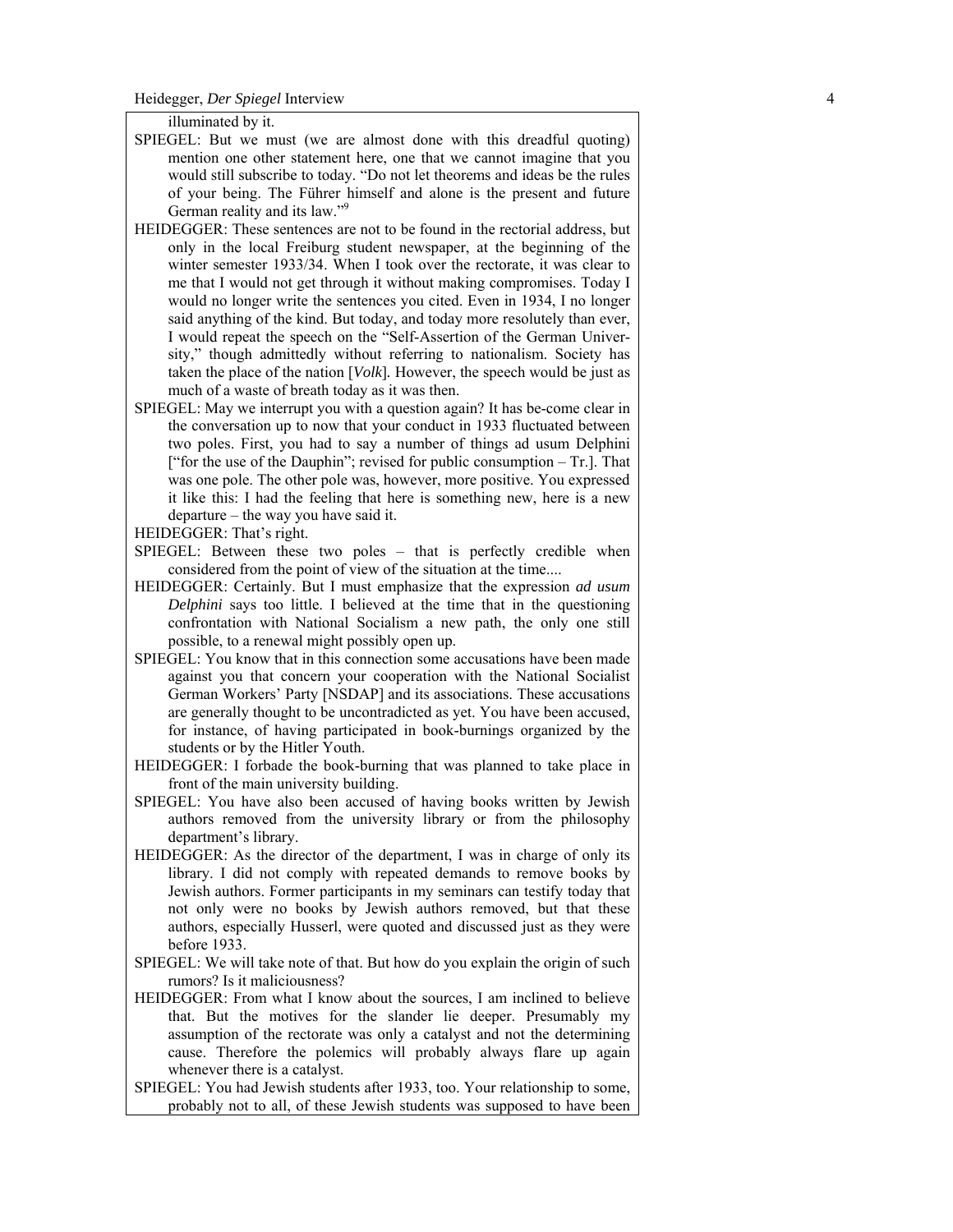warm. Even after 1933?

HEIDEGGER: My attitude remained unchanged after 1933. One of my oldest and most gifted students, Helene Weiss, who later emigrated to Scotland, received her doctorate from the University of Basel (after she was no longer able to receive it from the Freiburg faculty) with a very important dissertation on "Causality and Chance in the Philosophy of Aristotle," printed in Basel in 1942. At the end of the foreword the author writes: "The attempt at a phenomenological interpretation, whose first part we pre-sent here, was made possible by M. Heidegger's unpublished interpretations of Greek philosophy."

Here you see the copy with a handwritten dedication that the author sent me in 1948. I visited Dr. Weiss a number of times in Basel before her death.

- SPIEGEL: You were friends with Jaspers for a long time. This relationship began to be strained after 1933. Rumor has it that this strain was connected to the fact that Jaspers had a Jewish wife. Would you like to comment on that?
- HEIDEGGER: What you mention here is a lie. Jaspers and I had been friends since 1919. I visited him and his wife during the summer semester of 1933, when I delivered a lecture in Heidelberg. Karl Jaspers sent me all of his publications between 1934 and 1938 – "with warm regards." Here, you can look at them.
- SPIEGEL: It says here: "With warm regards." Well, the regards probably would not have been "warm" if there had previously been a strain in the relationship.10 Another similar question: You were a student of Edmund Husserl, your Jewish predecessor in the chair of philosophy at the University of Freiburg. He recommended you to the faculty as his successor as professor. Your relationship to him cannot have been without gratitude.

HEIDEGGER: You know the dedication in *Being and Time.* 

SPIEGEL: Of course.

- HEIDEGGER: In 1929 I edited the *festschrift* for his seventieth birthday, and at the celebration in his house I gave the speech, which was also printed in the *Akademische Mitteilungen* in May 1929.
- SPIEGEL: Later, however, the relationship did become strained. Can you and would you like to tell us what this can be traced back to?
- HEIDEGGER: Our differences of opinion on philosophical matters had intensified. In the beginning of the thirties, Husserl settled accounts with Max Scheler and me in public. The clarity of Husserl's statements left nothing to be desired. I could never find out what persuaded Husserl to set himself against my thinking in such a public manner.

SPIEGEL: On what occasion was this?

- HEIDEGGER: Husserl spoke at the University of Berlin before an audience of sixteen hundred. Heinrich Mühsam reported in one of the big Berlin newspapers on a "kind of sports-palace atmosphere."
- SPIEGEL: The argument as such is uninteresting in this context. It is only interesting that it was not an argument that has to do with the year 1933. HEIDEGGER: Not in the least.
- SPIEGEL: That has been our observation as well. Is it incorrect that you later left the dedication to Husserl out of *Being and Time?*
- HEIDEGGER: No, that's true. I clarified the facts in my book *On the Way to Language.* The text reads: "To counter numerous, widely spread, incorrect allegations, let it be expressly stated here that the dedication to *Being and Time,* mentioned in the text of the dialogue on page 16, was also placed at the beginning of the book's fourth edition in 1935. When my publisher thought that the printing of the fifth edition in 1941 was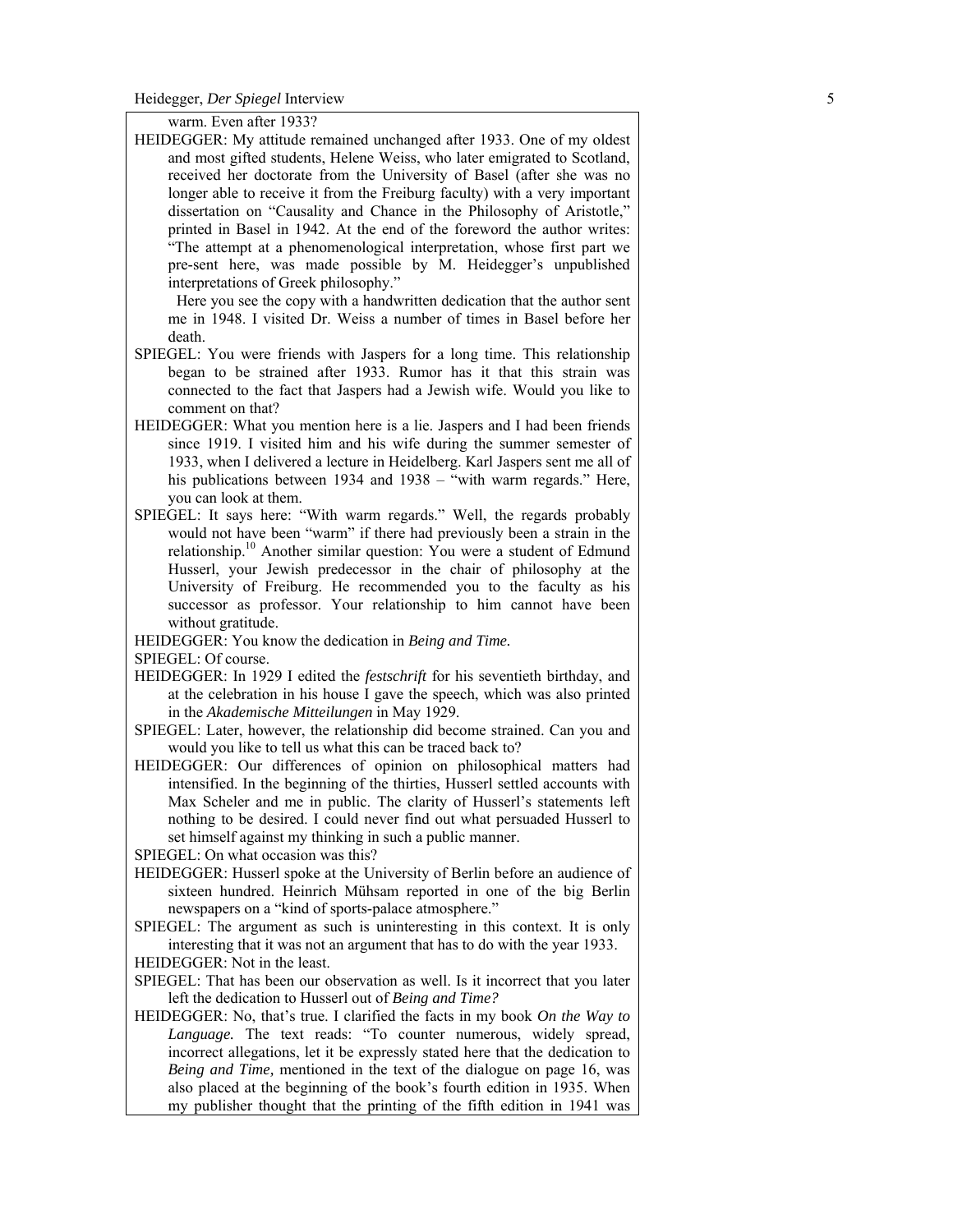endangered, and that the book might be banned, it was finally agreed, following Niemeyer's<sup>11</sup> proposal and wish, that the dedication should be left out of the fifth edition. My condition was that the footnote on page 38, in which the reasons for the dedication are actually given, should remain. It reads: "If the following investigation has taken any steps forward in disclosing the 'things themselves,' the author must first thank E. Husserl, who, by providing his own incisive personal guidance and by freely turning over his unpublished investigations, familiarized the author with the most diverse areas of phenomenological research during his student years in Freiburg."<sup>12</sup>

SPIEGEL: Then we hardly need to ask whether it is true that you, as rector of the University of Freiburg, forbade the emeritus professor Husserl to enter or to use the university library or the philosophy department's library.

HEIDEGGER: That is slander.

- SPIEGEL: And there is no letter in which this prohibition against Husserl is expressed? How did this rumor get started?
- HEIDEGGER: I don't know either; I don't have an explanation for it. I can demonstrate the impossibility of this whole matter to you through the following example, something that is also unknown. The governmental ministry had demanded that the director of the medical clinic, Professor Thannhauser,<sup>13</sup> and von Hevesy,<sup>14</sup> professor of physical chemistry and future Nobel Prize winner – both Jewish – be dismissed. During my rectorate I was able to retain these two men by meeting with the minister. The idea that I would retain them and simultaneously take action against Husserl, an emeritus professor and my own teacher, in the rumored fashion is absurd. Moreover I prevented a demonstration against Professor Thannhauser that students and lecturers had planned to take place in front of his clinic. In the obituary that the Thannhauser family published in the local newspaper, it says: "Until 1934 he was the honored director of the university's medical clinic in Freiburg im Breisgau. Brookline, Mass., 12.18.1962." The *Freiburger Universitätsblätter*  reported in February 1966 on Professor von Hevesy: "During the years 1926-1934, von Hevesy was the head of the Physical-Chemical Institute of the University of Freiburg im Breisgau." After I resigned from the rectorate, both directors were removed from their offices. At the time, there were unsalaried lecturers who had been stuck in their positions for a while and left behind, and they then thought: Now the time has come to move up. When these people came to talk to me, I turned them all away.

SPIEGEL: You did not attend Husserl's funeral in 1938. Why not?

- HEIDEGGER: Let me say the following about that: The accusation that I had broken off my relationship to Husserl is unfounded. My wife wrote a letter in both our names to Frau Husserl in May 1933. In it we expressed our "unchanged gratitude," and we sent the letter with a bouquet of flowers to their house. Frau Husserl answered briefly in a formal thankyou note and wrote that the relations between our families were broken off. It was a human failure that I did not once again attest to my gratitude and my admiration at Husserl's sickbed and after his death. I apologized for it later in a letter to Frau Husserl.
- SPIEGEL: Husserl died in 1938. You had already resigned from the rectorate in February 1934. How did that come about?
- HEIDEGGER: I will have to expand somewhat on that. My intention at the time was to overcome the technical organization of the university; that is, to renew the faculties from the inside, from the point of view of their scholarly tasks. With this intention in mind, I proposed that younger colleagues and especially colleagues distinguished in their fields should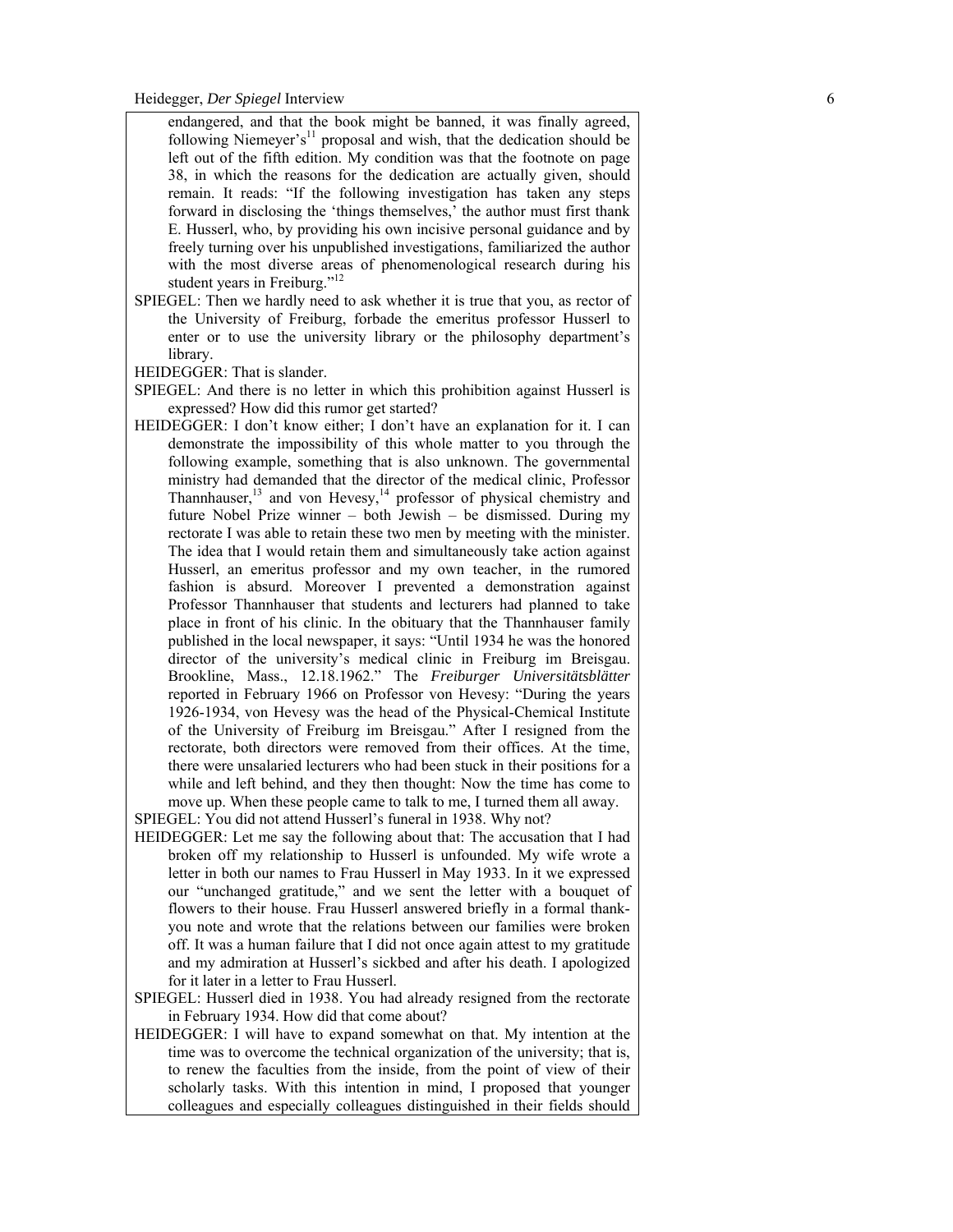be appointed deans of the individual faculties for the winter semester 1933/34, without regard for their positions in the Party. Thus Professor Erik Wolf became dean of the law school, Professor Schadewaldt dean of the faculty of philosophy, Professor Soergel dean of the faculty of natural sciences, Professor von Möllendorff, who had been dismissed as rector in the spring, dean of the medical school. But around Christmas 1933 it was already clear to me that I would not be able to carry out my intention of renewing the university against the opposition of both colleagues and the Party. My colleagues were not pleased, for example, that I included students in responsible positions in the administration of the university – exactly as the case is today. One day I was called to Karlsruhe, where the minister demanded, through his senior assistant and in the presence of the Gau student leader, that I replace the deans of the law school and the medical school with other members of the faculty who would be acceptable to the Party. I refused to do this, and said I would resign from the rectorate if the minister insisted on his demand. That is what happened in February 1934. I resigned after only ten months in office, whereas the rectors at the time spent two or more years in office. While the domestic and foreign press commented on the assumption of office in various ways, they was silent about my resignation.

- SPIEGEL: Did you negotiate with [Reich Minister of Education, Bernhard] Rust at the time?
- HEIDEGGER: At what time?
- SPIEGEL: In 1933, Rust made a trip here to Freiburg that is still talked about.
- HEIDEGGER: We are dealing with two different events. On the occasion of a commemoration at Schlageter's grave<sup>15</sup> in his hometown, Schönau im Wiesental, I greeted the minister briefly and formally. Otherwise the minister took no notice of me. At that point I did not try to have a conversation with him. Schlageter had been a student at the University of Freiburg and a member of a Catholic fraternity. The conversation took place in November 1933 on the occasion of a rectorial conference in Berlin. I presented my views on science and the possible structure of the faculties to the minister. He listened so attentively to everything that I harbored the hope that what I had presented might have an effect. But nothing happened. I do not see why I am reproached for this discussion with the Reich Minister of Education while at the same time all the foreign governments rushed to recognize Hitler and to show him the customary international courtesies.
- SPIEGEL: I-low did your relationship to the NSDAP develop after you had resigned as rector?
- HEIDEGGER: After I resigned from the rectorate, I retreated back to my task as teacher. In the summer semester 1934 I lectured on "Logic." In the following semester, 1934/35, I gave the first lecture on Hölderlin. The lectures on Nietzsche began in 1936. All of those who could hear heard that this was a confrontation with National Socialism.
- SPIEGEL: How did the transfer of office take place? You didn't participate in the celebration?
- HEIDEGGER: Yes, I refused to take part in the ceremony of the change of rectors.

SPIEGEL: Was your successor a committed Party member?

- HEIDEGGER: He was a member of the law school. The Party newspaper *Der Alemanne* announced his appointment as rector with the banner headline: "The First National Socialist Rector of the University."<sup>16</sup>
- SPIEGEL: Did you have difficulties with the Party afterward, or what happened?
- HEIDEGGER: I was constantly under surveillance.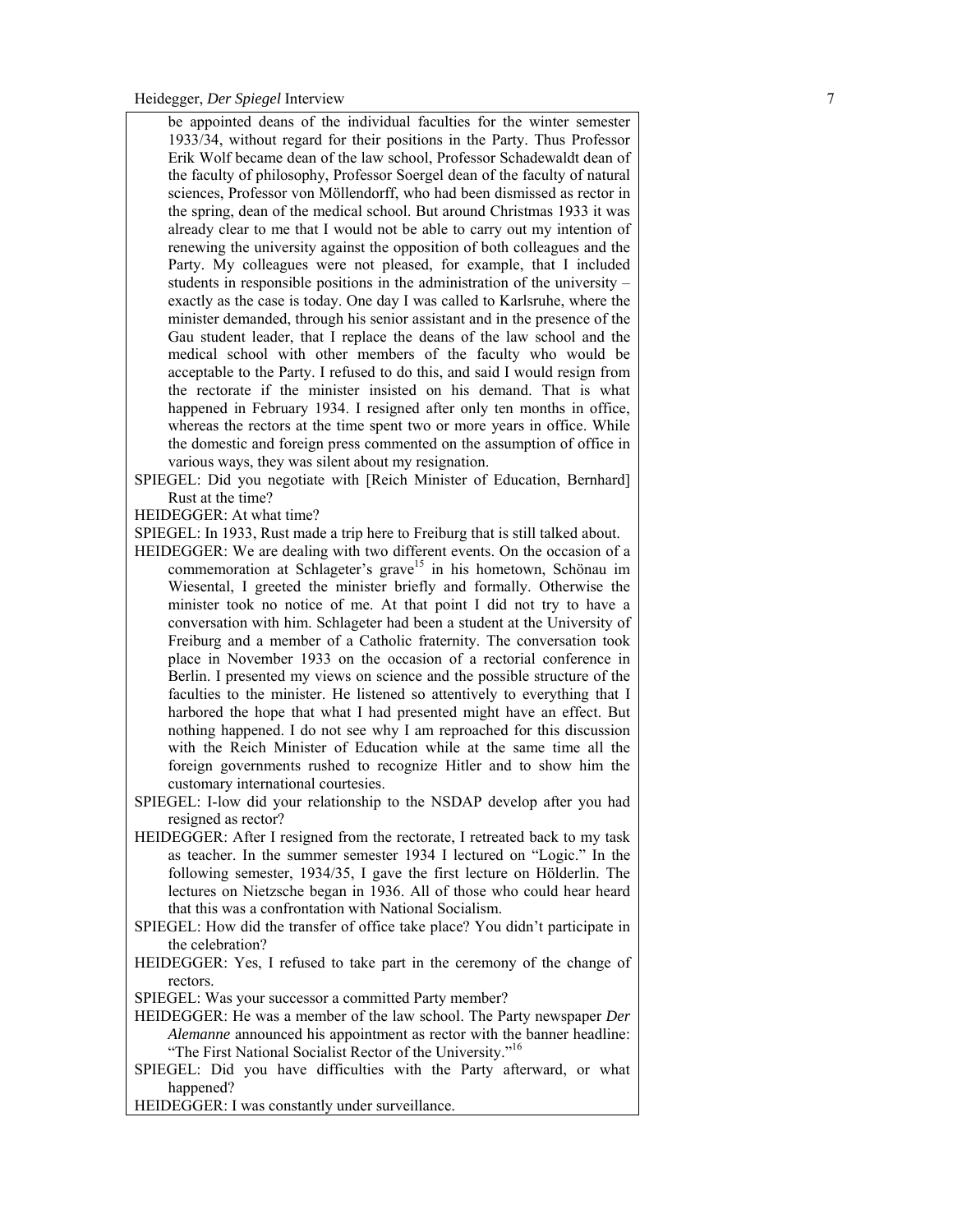SPIEGEL: Do you have an example of that?

HEIDEGGER: Yes, the case of Dr. Hancke.

SPIEGEL: How did you find out about that?

- HEIDEGGER: Because he came to me himself. He had already received his doctorate and was a participant in my advanced seminar in the winter semester of 1936/37 and in the summer semester of 1937. He had been sent here [to Freiburg] by the SD [*Sicherheitsdienst;* Security Service] to keep me under surveillance.
- SPIEGEL: Why did he suddenly come to you?
- HEIDEGGER: Because of my seminar on Nietszche in the summer semester of 1937 and because of the way in which work was done in the seminar, he confessed to me that he could not continue with the task of surveillance assigned to him. He wanted to inform me of this situation in view of my future activity as a teacher.

SPIEGEL: Otherwise you had no difficulties with the Party?

HEIDEGGER: I only knew that my works were not allowed to be discussed, for example the essay "Plato's Theory of Truth." The lecture I gave on Hölderlin in the Germanic Institute in Rome in the spring of 1936 was attacked in the Hitler Youth magazine *Wille und Macht* in a most unpleasant way. Those who are interested should read the polemics against me that started up in the summer of 1934 in E. Krieck's<sup>17</sup> magazine *Volk im Werden.* I neither belonged to the German delegation to the international philosophy conference in Prague in 1934 nor was I even invited to participate. I was also supposed to have been excluded from the international Descartes conference in Paris in 1937. This seemed so strange to those in Paris that the head of the conference (Professor Brèhier at the Sorbonne) asked me why I did not belong to the German delegation. I answered that the organizers of the conference should inquire at the Reich Ministry of Education about this case. After a while, I received an invitation from Berlin to belatedly join the delegation. I refused. The lectures "What Is Metaphysics?" and "On the Essence of Truth" were sold under the counter in dust jackets without titles. Shortly after 1934, the rectorial address was taken off the market at the instigation of the Party. It was only allowed to be discussed in National Socialist teachers' camps<sup>18</sup> as a subject for the Party's political polemics.

SPIEGEL: In 1939, when the war ...

HEIDEGGER: In the last year of the war, five hundred of the most eminent scholars and artists were exempted from any kind of military service.<sup>19</sup> I was not one of those who were exempted. On the contrary, in the summer of 1944 I was ordered to dig trenches over near the Rhine, on the Kaiserstuhl.

SPIEGEL: On the other side, the Swiss side, Karl Barth dug trenches.

HEIDEGGER: The way in which it happened is interesting. The rector had called all the faculty into Lecture Hall 5. He gave a short speech to the effect that what he would now say was in agreement with the National Socialist district leader and the National Socialist Gau leader. He would now divide the entire faculty into three groups: first those who were completely dispensable, second those who were partially dispensable, and third those who were indispensable. First on the list of the completely dispensable came Heidegger, later G. Ritter.<sup>20</sup> In the winter semester 1944/45, after I had finished work on the trenches near the Rhine, I gave a lecture course entitled "Poetry and Thinking" [*Dichten und Denken*], in a certain sense a continuation of my Nietzsche seminar, that is to say, of the confrontation with National Socialism. After the second class, I was conscripted into the Volkssturm, $^{21}$  the oldest member of the faculty to be called for service.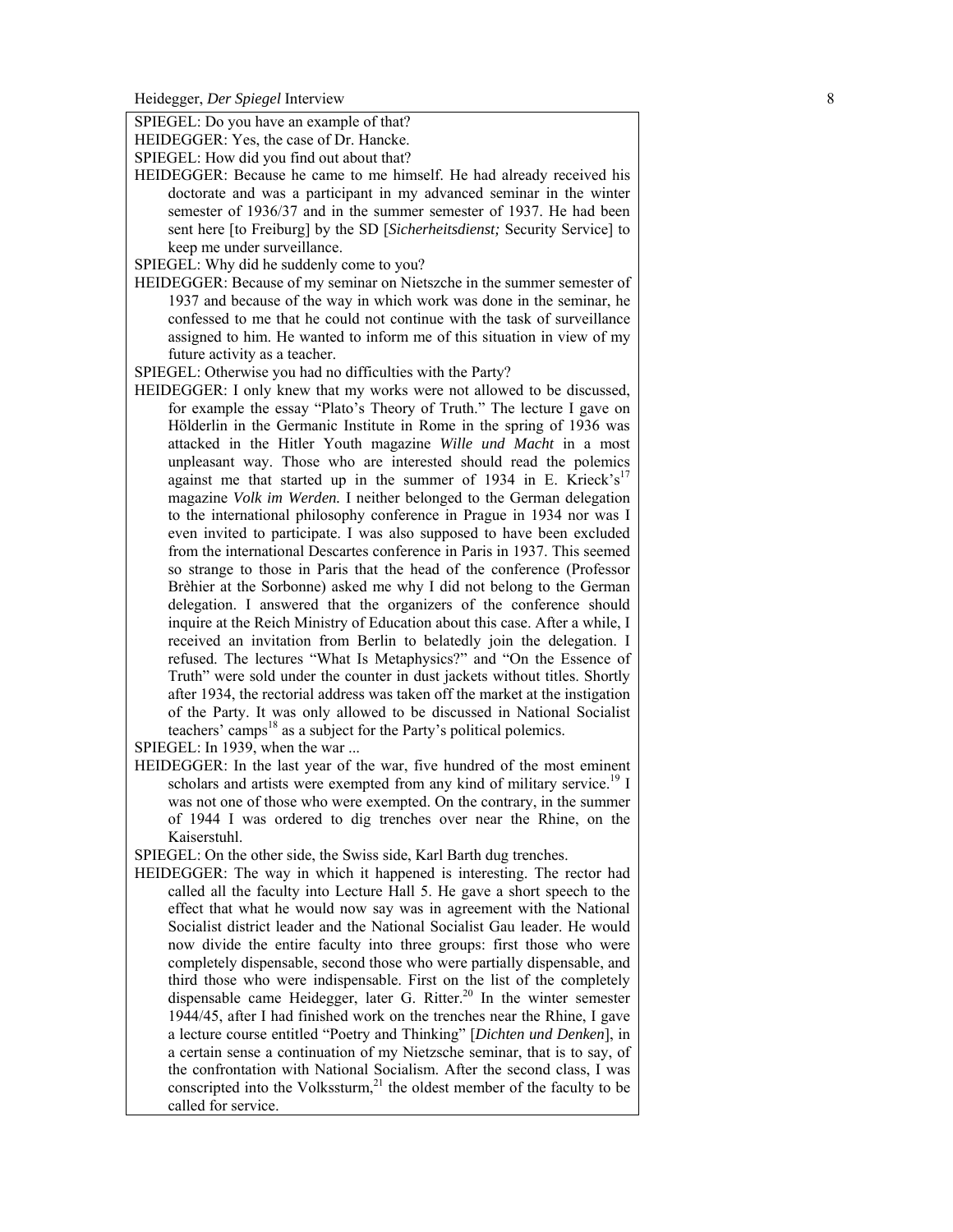- SPIEGEL: I don't think we have to hear Professor Heidegger on the subject of the course of events until he actually, or should we say legally, received an emeritus status. It is well known.
- HEIDEGGER: Actually, the events themselves are not known. It is not a very nice affair.
- SPIEGEL: Unless you would like to say something about them. HEIDEGGER: No.
- SPIEGEL: Perhaps we might summarize. As an unpolitical person, in its narrow sense, not in its broader sense, you got caught up in the politics of this supposed new departure in 1933...
- HEIDEGGER: ... by way of the university...
- SPIEGEL: ... by way of the university in the politics of this supposed new departure. After about a year, you gave up the function again that you had assumed in this process. But in a lecture in 1935, which was published in 1953 as "An Introduction to Meta-physics," you said: "The works that are being offered around today," today being 1935 "as the philosophy of National Social-ism, but have nothing to do with the inner truth and greatness of this movement (namely with the encounter of planetarily deter-mined technology and modern human beings), are fishing for big catches in the murky waters of 'values' and 'wholes.'"<sup>22</sup> Did you add the words in parentheses in 1953, when it was printed – perhaps to explain to the readers of 1953 what you thought of as the "inner truth and greatness of this movement," that is, of National Socialism, in 1935 – or was this parenthetical remark already there in 1935?
- HEIDEGGER: It was in my manuscript and corresponded exactly to my conception of technology at the time, but not yet to my later interpretation of the essence of technology as con-struct [*Ge*stell].23 The reason I did not read that passage aloud was because I was convinced my audience would understand me correctly. The stupid ones and the spies and the snoopers understood it differently – and might as well have, too.
- SPIEGEL: Surely you would classify the Communist movement in that way as well?
- HEIDEGGER: Yes, absolutely, as determined by planetary technology.
- SPIEGEL: Perhaps you would classify the sum of American endeavors in that way, too?
- HEIDEGGER: I would say that as well. During the past thirty years, it should meanwhile have become clearer that the planetary movement of modern technology is a power whose great role in determining history can hardly be overestimated. A decisive question for me today is how a political system can be assigned to today's technological age at all, and which political system would that be? I have no answer to this question. I am not convinced that it is democracy.
- SPIEGEL: *Democracy is* merely a collective term that can encompass very different conceptions. The question is whether a trans-formation of this political form is still possible. After 1945 you gave your opinions on the political aspirations of the Western world and in the process you also spoke about democracy, about the political expression of the Christian worldview, and also about the constitutional state – and you called all these aspirations "halves."
- HEIDEGGER: Let me first ask you where I spoke about democracy and all the other things you mentioned. I would indeed describe them as halves because I don't think they genuinely confront the technological world. I think that behind them there is an idea that technology is in its essence something human beings have under their control. In my opinion, that is not possible. Technology is in its essence something that human beings cannot master of their own accord.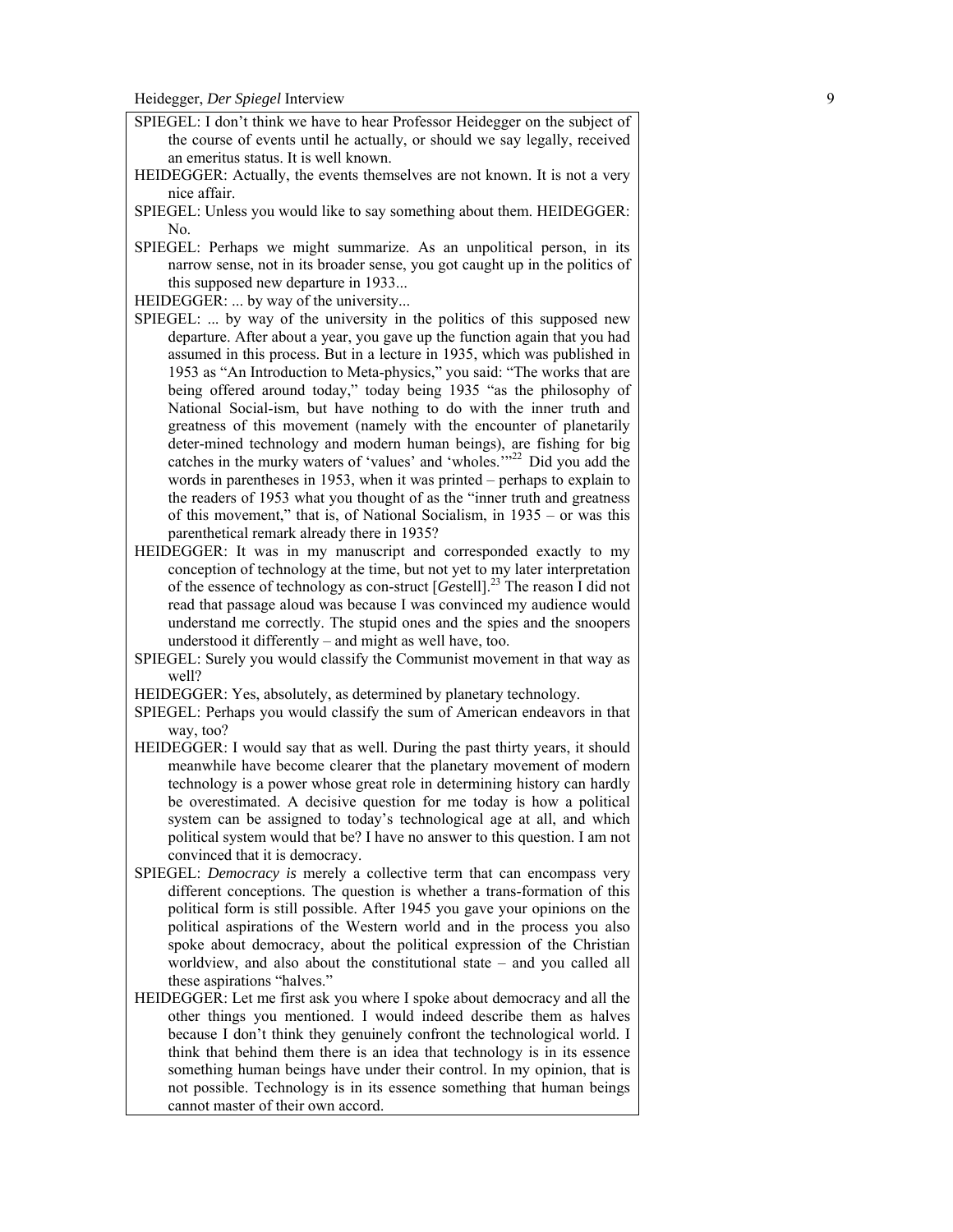SPIEGEL: Which of the political trends just outlined do you consider to be the most appropriate to our time?

- HEIDEGGER: That I don't see. But I do see a decisive question here. First we would have to clarify what you mean by "appropriate to our time," what *time* means here. It is even more important to ask whether appropriateness to our time is the measure for the "inner truth" of human actions, or whether "thinking and writing poetry" [*Denken und Dichten*], despite all censure of this phrase, are not the actions that most provide us with a measure.
- SPIEGEL: It is striking that throughout time human beings have been unable to master their tools; look at the magician's apprentice. Is it not somewhat too pessimistic to say that we will not be able to master this certainly much greater tool of modern technology?
- HEIDEGGER: Pessimism, no. Pessimism and optimism are positions that fall too short of the realm we are attempting to reflect upon here. But above all modern technology is not a "tool," and it no longer has anything to do with tools.
- SPIEGEL: Why should we be so overpowered by technology ...?
- HEIDEGGER: I do not say overpowered. I say we have no path that corresponds to the essence of technology as of yet.
- SPIEGEL: One could naïvely object: What do we have to come to terms with here? Everything functions. More and more electric power plants are being built. Production is flourishing. People in the highly technological parts of the earth are well provided for. We live in prosperity. What is really missing here?
- HEIDEGGER: Everything functions. That is exactly what is uncanny. Everything functions and the functioning drives us further and further to more functioning, and technology tears people away and uproots them from the earth more and more. I don't know if you are scared; I was certainly scared when I recently saw the photographs of the earth taken from the moon. We don't need an atom bomb at all; the uprooting of human beings is already taking place. We only have purely technological conditions left. It is no longer an earth on which human beings live today. I recently had a long conversation with René Char in Provence – as you know, the poet and Resistance fighter. Rocket bases are being built in Provence, and the country is being devastated in an incredible way. The poet, who certainly cannot be suspected of sentimentality or a glorification of the idyllic, said to me that the uprooting of human beings which is going on now is the end if thinking and poetry do not acquire nonviolent power once again.
- SPIEGEL: Now, we must say that although we prefer to be here on earth, and we probably will not have to leave it during our life-time, who knows whether it is human beings' destiny to be on this earth? It is conceivable that human beings have no destiny at all. But at any rate a possibility for human beings could be seen in that they reach out from this earth to other planets. It will certainly not happen for a long time. But where is it written that human beings' place is here?
- HEIDEGGER: From our human experience and history, at least as far as I am informed, I know that everything essential and great has only emerged when human beings had a home and were rooted in a tradition. Today's literature is, for instance, largely destructive.
- SPIEGEL: We are bothered by the word *destructive* here because the word *nihilistic* received a very broad context of meaning precisely through you and your philosophy. It astonishes us to hear the word *destructive* in connection with literature you could or ought to see as a part of this nihilism.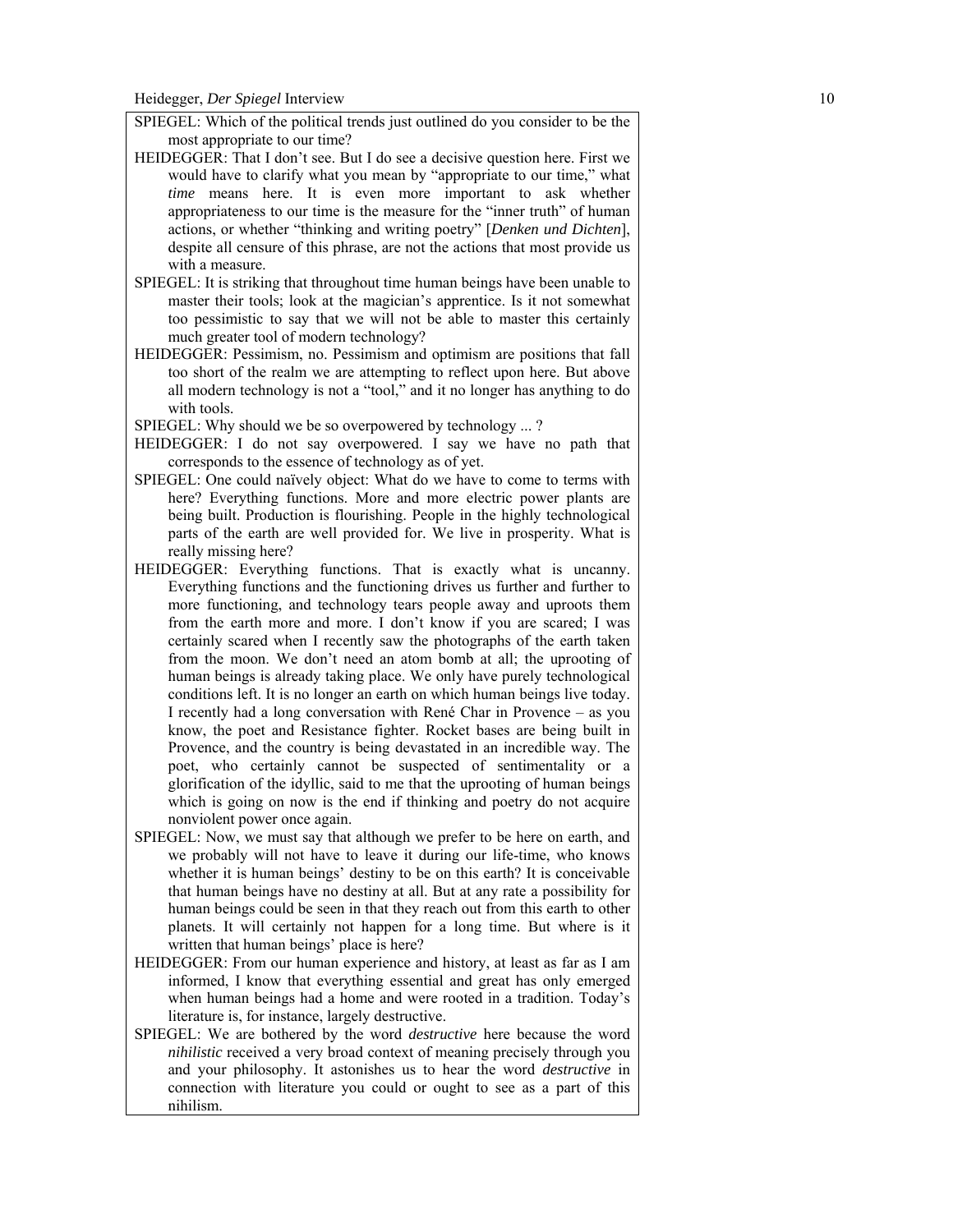- HEIDEGGER: I would like to say that the literature I meant is not nihilistic in the way that I defined nihilism. $^{24}$
- SPIEGEL: You apparently see, so you have expressed it, a world movement that either brings about or has already brought about the absolute technological state?
- HEIDEGGER: Yes! But it is precisely the technological state that least corresponds to the world and society determined by the essence of technology. The technological state would be the most obsequious and blind servant in the face of the power of technology.
- SPIEGEL: Fine. But now the question of course poses itself: Can the individual still influence this network of inevitabilities at all, or can philosophy influence it, or can they both influence it together in that philosophy leads one individual or several individuals to a certain action?
- HEIDEGGER: Those questions bring us back to the beginning of our conversation. If I may answer quickly and perhaps somewhat vehemently, but from long reflection: Philosophy will not be able to bring about a direct change of the present state of the world. This is true not only of philosophy but of all merely human meditations and endeavors. Only a god can still save us. I think the only possibility of salvation left to us is to prepare readiness, through thinking and poetry, for the appearance of the god or for the absence of the god during the decline; so that we do not, simply put, die meaningless deaths, but that when we decline, we decline in the face of the absent god.
- SPIEGEL: Is there a connection between your thinking and the emergence of this god? Is there, as you see it, a causal connection? Do you think we can get this god to come by thinking?
- HEIDEGGER: We cannot get him to come by thinking. At best we can prepare the readiness of expectation.
- SPIEGEL: But can we help?
- HEIDEGGER: The preparation of readiness could be the first step. The world cannot be what and how it is through human beings, but neither can it be so without human beings. In my opinion that is connected to the fact that what I call "Being," using a traditional, ambiguous, and now worn-out word, needs human beings. Being is not Being without humans being needed for its revelation, protection, and structuring. I see the essence of technology in what I call the *con-struct.* This name, on first hearing easily misunderstood, points, if it is properly considered, back into the innermost history of metaphysics, which still determines our existence [*Dasein*] today. The workings of the con-struct mean: Human beings are caught [*gestellt*], claimed, and challenged by a power that is revealed in the essence of technology. The experience that humans are structured [*gestellt*] by some-thing that they are not themselves and that they cannot control themselves is precisely the experience that may show them the possibility of the insight that humans are needed by Being. The possibility of experience, of being needed, and of being prepared for these new possibilities is concealed in what makes up what is most modern technology's own. Thinking can do nothing more than to help humans to this insight, and philosophy is at an end.
- SPIEGEL: In earlier times and not only in earlier times it was thought that philosophy was indirectly very effective (seldom directly), that it helped new currents to emerge. Just thinking of Germans, great names like Kant, Hegel, up to Nietzsche, not to mention Marx, it can be proved that philosophy has had, in roundabout ways, an enormous effect. Do you think this effectiveness of philosophy is at an end? And when you say philosophy is dead, that it no longer exists are you including the idea that the effectiveness of philosophy (if indeed it ever existed) today, at least,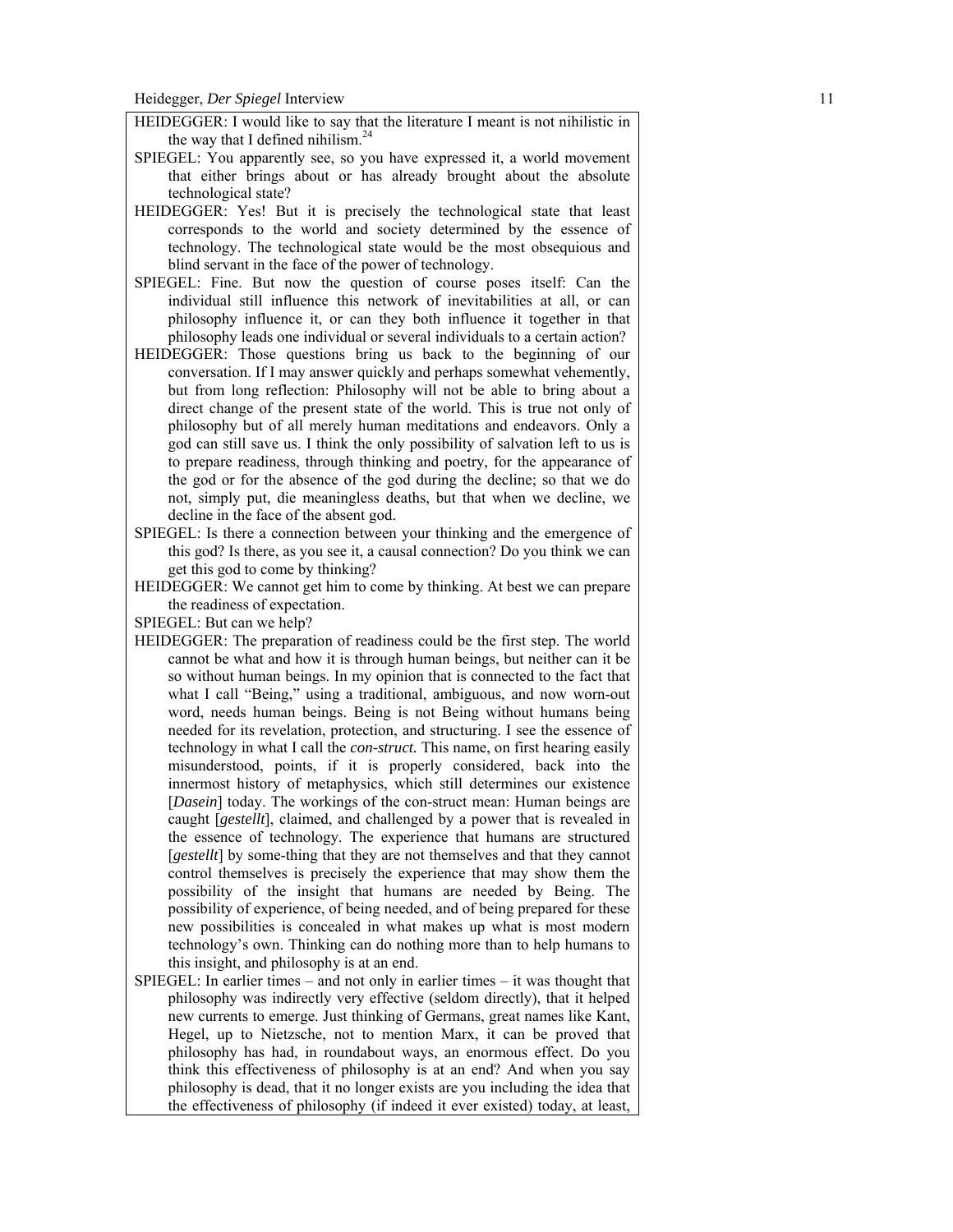## no longer exists?

- HEIDEGGER: I just said that an indirect, but not a direct, effect is possible through another kind of thinking. Thus thinking can, as it were, causally change the condition of the world.
- SPIEGEL: Please excuse us; we do not want to philosophize (we are not up to that), but here we have the link between politics and philosophy, so please forgive us for pushing you into such a conversation. You just said philosophy and the individual can do nothing except...
- HEIDEGGER: ... this preparation of readiness for keeping oneself open to the arrival or absence of the god. The experience of this absence is not nothing, but rather a liberation of human beings from what I called the "fallenness into beings" in *Being and Time.* A contemplation of what is today is a part of a preparation of the readiness we have been talking about.
- SPIEGEL: But then there really would have to be the famous impetus from outside, from a god or whomever. So thinking, of its own accord and selfsufficiently, can no longer be effective today? It was, in the opinion of people in the past, and even, I believe, in our opinion.
- HEIDEGGER: But not directly.
- SPIEGEL: We have already named Kant, Hegel, and Marx as great movers. But impulses came from Leibniz, too – for the development of modern physics and therefore for the origin of the modern world in general. We believe you said just now that you do not expect such an effect today any more.
- HEIDEGGER: No longer in the sense of philosophy. The role philosophy has played up to now has been taken over by the sciences today. To sufficiently clarify the "effect" of thinking, we must have a more in-depth discussion of what effect and effecting can mean here. For this, careful differentiations need to be made between cause, impulse, support, assistance, hindrance, and cooperation. But we can only gain the appropriate dimension to make these differentiations if we have sufficiently discussed the principle of sufficient reason. Philosophy dissolves into the individual sciences: psychology, logic, political science.
- SPIEGEL: And what takes the place of philosophy now?
- HEIDEGGER: Cybernetics.
- SPIEGEL: Or the pious one who remains open?
- HEIDEGGER: But that is no longer philosophy.
- SPIEGEL: What is it then?
- HEIDEGGER: I call it the other thinking.
- SPIEGEL: You call it the other thinking. Would you like to formulate that a little more clearly?
- HEIDEGGER: Were you thinking of the sentence with which I conclude my lecture on "The Question Concerning Technology": "For questioning is the piety of thinking"? $25$
- SPIEGEL: We found a statement in your lectures on Nietzsche that seems to us appropriate. You say there: "Because the greatest possible bond prevails in philosophical thinking, all great thinkers think the same thing. However this sameness is so essential and rich that no one individual can exhaust it, but rather everyone binds everyone else more rigorously." It appears, however, that in your opinion this philosophical structure has come to a certain end.
- HEIDEGGER: Has ended but has not become for us invalid; rather it is again present in conversation. My whole work in lectures and seminars during the past thirty years has been mainly simply an interpretation of Western philosophy. The way back into the historical foundations of thinking, thinking through the questions that have not been asked since Greek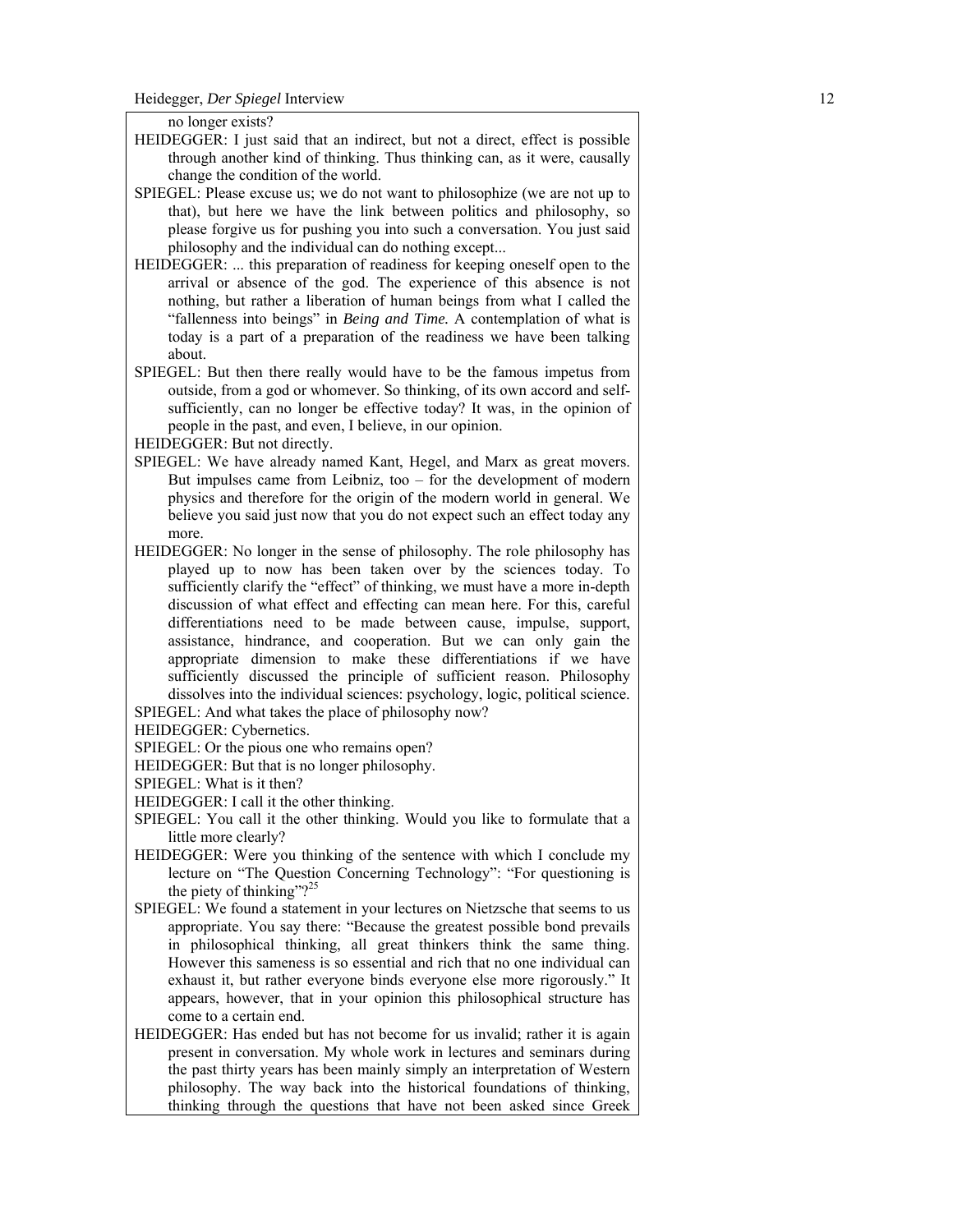philosophy – this is not breaking away from tradition. But I say that traditional meta-physics' way of thinking, which ends with Nietzsche, no longer offers us any possibility to experience the fundamental characteristics of the technological age, an age that is only beginning, through thinking.

- SPIEGEL: In a conversation with a Buddhist monk approximately two years ago, you spoke about "a completely new method of thinking" and said that "for the time being only very few people can execute" this new method of thinking. Do you mean to say that only very few people can have the insights that are, in your opinion, possible and necessary?
- HEIDEGGER: "Have" in its very primordial sense, that they can, in a way, "say" them.
- SPIEGEL: Yes, but in the conversation with the Buddhist, you did not clearly describe how it can be realized.
- HEIDEGGER: I cannot make it clear. I know nothing about how this thinking is "effective." It could also be that the path of thinking today leads toward silence, so that thinking may be protected from being thrown out within a year. It could also be that it takes three hundred years to become "effective."
- SPIEGEL: We understand that very well. But because we do not live three hundred years from now, but here and now, we are denied silence. We, politicians, semi-politicians, citizens, journalists, et cetera, we constantly have to make some sort of decision or other. We must adapt ourselves to the system under which we live, must try to change it, must watch for the narrow door to reform and for the still narrower door to revolution. We expect help from the philosopher, even if, of course, only indirect help, help in roundabout ways. And now we hear: I cannot help you.

HEIDEGGER: I cannot.

SPIEGEL: That has to discourage the nonphilosopher.

- HEIDEGGER: I cannot because the questions are so difficult that it would be contrary to the meaning of this task of thinking to make public appearances, to preach, and to distribute moral grades. Perhaps I may risk this statement: The secret of the planetary predominance of the unthought essence of technology corresponds to the preliminariness and inconspiciousness of the thinking that attempts to reflect upon this unthought essence.
- SPIEGEL: You do not count yourself among those who, if they would only be heard, could point out a path?
- HEIDEGGER: No! I know of no path toward a direct change of the present state of the world, assuming that such a change is at all humanly possible. But it seems to me that the attempted thinking could awaken, clarify, and fortify the readiness we have already mentioned.
- SPIEGEL: A clear answer but can and may a thinker say: Just wait, something will occur to us in the next three hundred years?
- HEIDEGGER: It is not a matter of simply waiting until something occurs to human beings after three hundred years have gone by; it is about thinking ahead, without prophetic claims, into the coming time from the standpoint of the fundamental characteristics of the present age, which have hardly been thought through. Thinking is not inactivity, but in itself the action that has a dialogue with the world's destiny. It seems to me that the distinction, stemming from metaphysics, made between theory and praxis, and the conception of a transmission between the two, obstructs the path toward insight into what I understand to be thinking. Perhaps I may refer here to my lectures that were published in 1954 with the title *What Is Called Thinking?*<sup>26</sup> This piece is the least read of all my publications, and perhaps this, too, is a sign of our times.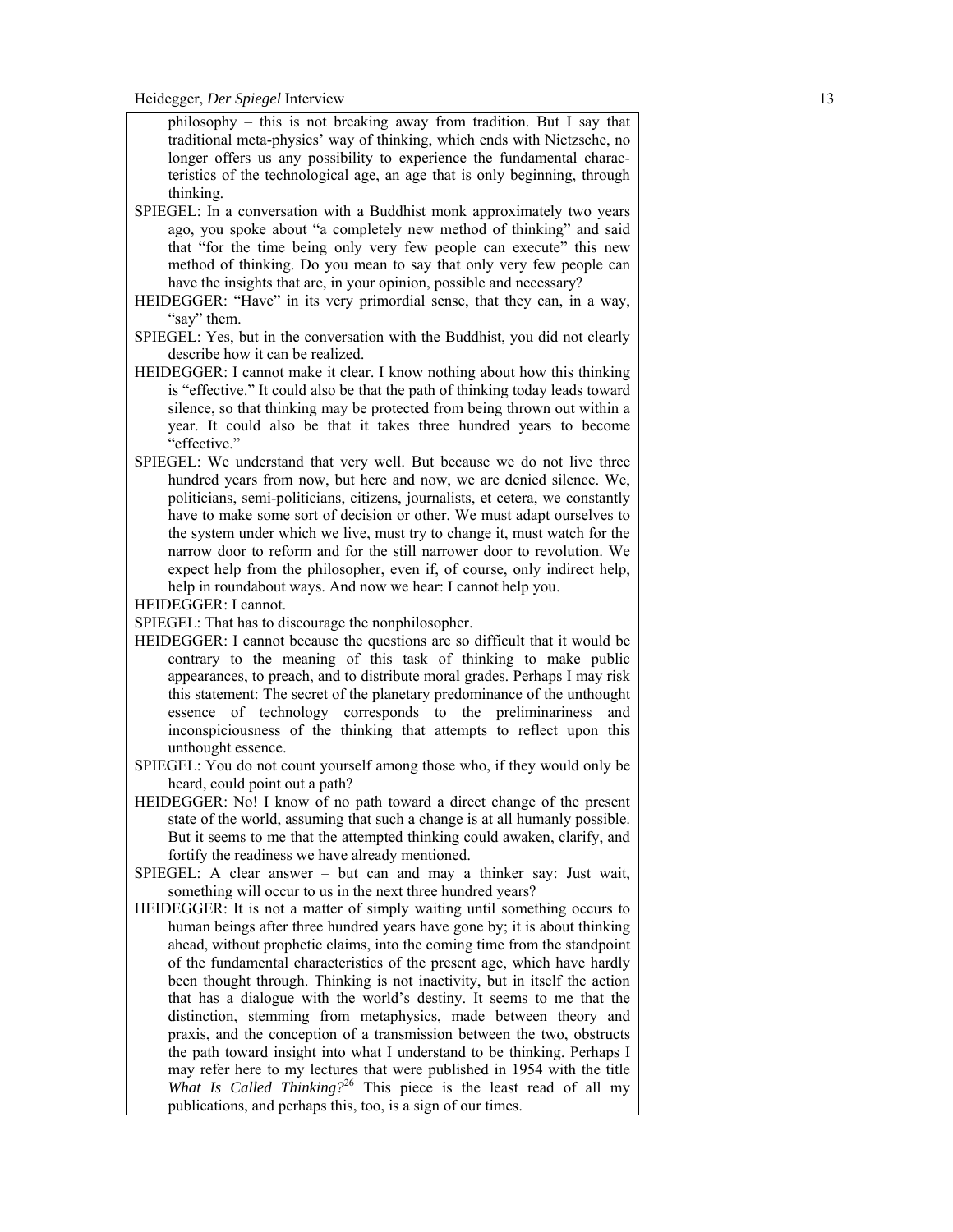- SPIEGEL: It has, of course, always been a misunderstanding of philosophy to think that the philosopher should have some direct effect with his philosophy. Let us return to the beginning. Is it not conceivable that National Socialism can be seen on the one hand as a realization of that "planetary encounter" and on the other as the last, most horrible, strongest, and, at the same time, most helpless protest against this encounter of "planetarily determined technology" and modern human beings? Apparently, you are dealing with opposites in your own person that are such that many by-products of your activities can only really be explained in that you, with different parts of your being that do not touch the philosophical core, cling to many things about which you as a philosopher know that they have no continuity – for instance to concepts like "home" [*Heimat*], "rootedness," and similar things. How do planetary technology and "home" fit together?
- HEIDEGGER: I would not say that. It seems to me that you take technology too absolutely. I do not think the situation of human beings in the world of planetary technology is an inextricable and inescapable disastrous fate; rather I think that the task of thinking is precisely to help, within its bounds, human beings to attain an adequate relationship to the essence of technology at all. Although National Socialism went in that direction, those people were much too limited in their thinking to gain a really explicit relationship to what is happening today and what has been under way for three centuries.
- SPIEGEL: This explicit relationship, do the Americans have it today?
- HEIDEGGER: They do not have it either. They are still entangled in a thinking, pragmatism, that fosters technological operating and manipulating but simultaneously blocks the path toward a contemplation of what is characteristic of modern technology. In the meantime, attempts to break away from pragmatic-positivistic thinking are being made here and there in the USA. And which of us can say whether one day in Russia and in China age-old traditions of a "thinking" will not awaken that will assist human beings in making a free relationship to the technological world possible?
- SPIEGEL: If no one has one and the philosopher cannot give one to them...
- HEIDEGGER: It is not for me to decide how far I will get with my attempt at thinking and in which way it will be received and productively transformed in the future. In 1957 I gave a lecture entitled "The Principle of Identity" for the anniversary of the University of Freiburg. In it I last risked showing, in a few steps of thought, the extent to which a thinking experience of what is most characteristic of modern technology can go. I attempted to show that it may go so far as opening up the possibility that human beings of the technological age experience the relationship to a demand that they can not only hear but to which they also belong. My thinking has an essential connection to Hölderlin's poetry. But I do not think Hölderlin is just any poet, whose work is a subject, among many others, for literary historians. I think Hölderlin is the poet who points toward the future, who expects the god, and who therefore cannot remain simply a subject for Hölderlin research in the literary historical imagination.
- SPIEGEL: Talking about Hölderlin (we apologize that we will quote once again), in your lectures on Nietzsche you said that the "differently understood conflict between the dionysian and the apollonian, the holy passion and the sober account, is a concealed stylistic law of the historical destiny of the Germans, and one day it must find us ready and prepared for its structuring. This opposition is not a formula with the help of which we can merely describe 'culture.' With this conflict, Hölderlin and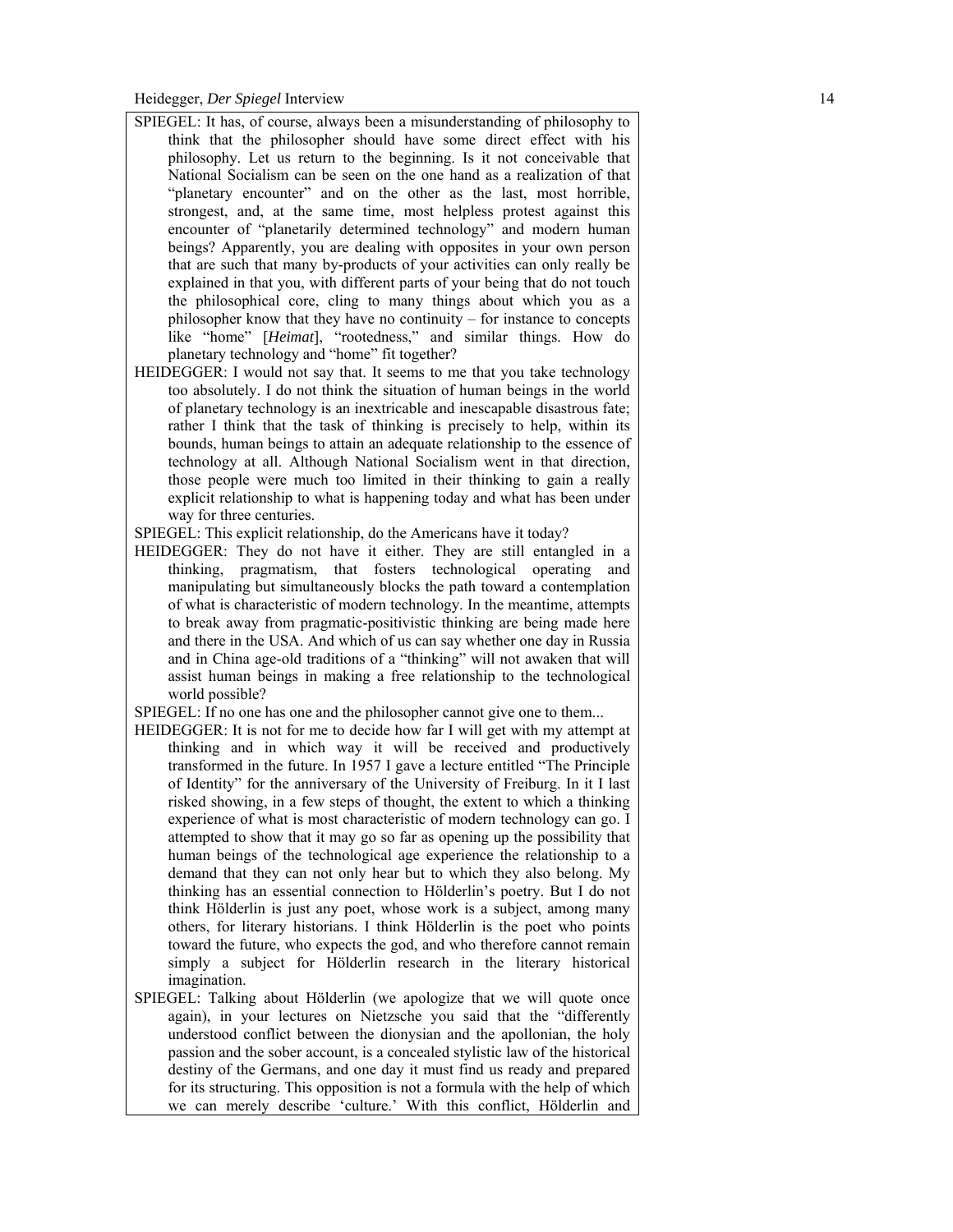Nietzsche have set a question mark before the Germans' task to find their essence historically. Will we be able to understand this sign, this question mark? One thing is certain: If we do not understand it, history will take its revenge on us." We do not know what year you wrote this. We estimate that it was 1935.

- HEIDEGGER: The quotation probably belongs to the course on Nietzsche entitled "The Will to Power as Art" in 1936/37. It could also have been said in the years that followed.
- SPIEGEL: Would you like to explain that a little more? It leads us away from generalities to a specific destiny of the Germans.
- HEIDEGGER: I could put what is said in the quotation this way: I am convinced that a change can only be prepared from the same place in the world where the modern technological world originated. It cannot come about by the adoption of Zen Buddhism or other Eastern experiences of the world. The help of the European tradition and a new appropriation of that tradition are needed for a change in thinking. Thinking will only be transformed by a thinking that has the same origin and destiny.
- SPIEGEL: At exactly the spot where the technological world originated, it must, you think ...
- HEIDEGGER: ... be transcended [*aufgehoben* ] in the Hegelian sense, not removed, transcended, but not by human beings alone.
- SPIEGEL: Do you allocate a special task specifically to the Germans?
- HEIDEGGER: Yes, in that sense, in dialogue with Hölderlin.
- SPIEGEL: Do you think that the Germans have a specific qualification for this change?
- HEIDEGGER: I am thinking of the special inner relationship between the German language and the language and thinking of the Greeks. This has been confirmed to me again and again today by the French. When they begin to think they speak German. They insist that they could not get through with their own language.
- SPIEGEL: Is that how you would explain the very strong effect you have had in the Romance countries, particularly in France?
- HEIDEGGER: Because they see that they cannot get through today's world with all their rationality when they are attempting to understand it in the origin of its essence. Thinking can be translated as little as poetry can. At best it can be paraphrased. As soon as a literal translation is attempted, everything is transformed.

SPIEGEL: A disquieting thought.

- HEIDEGGER: It would be good if this disquiet would be taken seriously on a large scale and if it would finally be considered what a momentous transformation Greek thinking suffered when it was translated into Roman Latin, an event that still bars our way today to sufficient reflection on the fundamental words of Greek thinking.
- SPIEGEL: Professor, we would actually always optimistically assume that something can be communicated and even translated, because if this optimism that contents of thinking can be communicated despite language barriers ceases, then provincialism threatens.
- HEIDEGGER: Would you call Greek thinking provincial in contrast to the mode of ideas of the Roman Empire? Business letters can be translated into all languages. The sciences (today *science* already means the natural sciences, with mathematical physics as the basic science) can be translated into all the world's languages. Put more correctly, they are not translated, but rather the same mathematical language is spoken. We are touching here on an area that is broad and hard to cover.
- SPIEGEL: Perhaps this belongs to this topic, too: At present there is, without exaggerating, a crisis of the democratic-parliamentary system. There has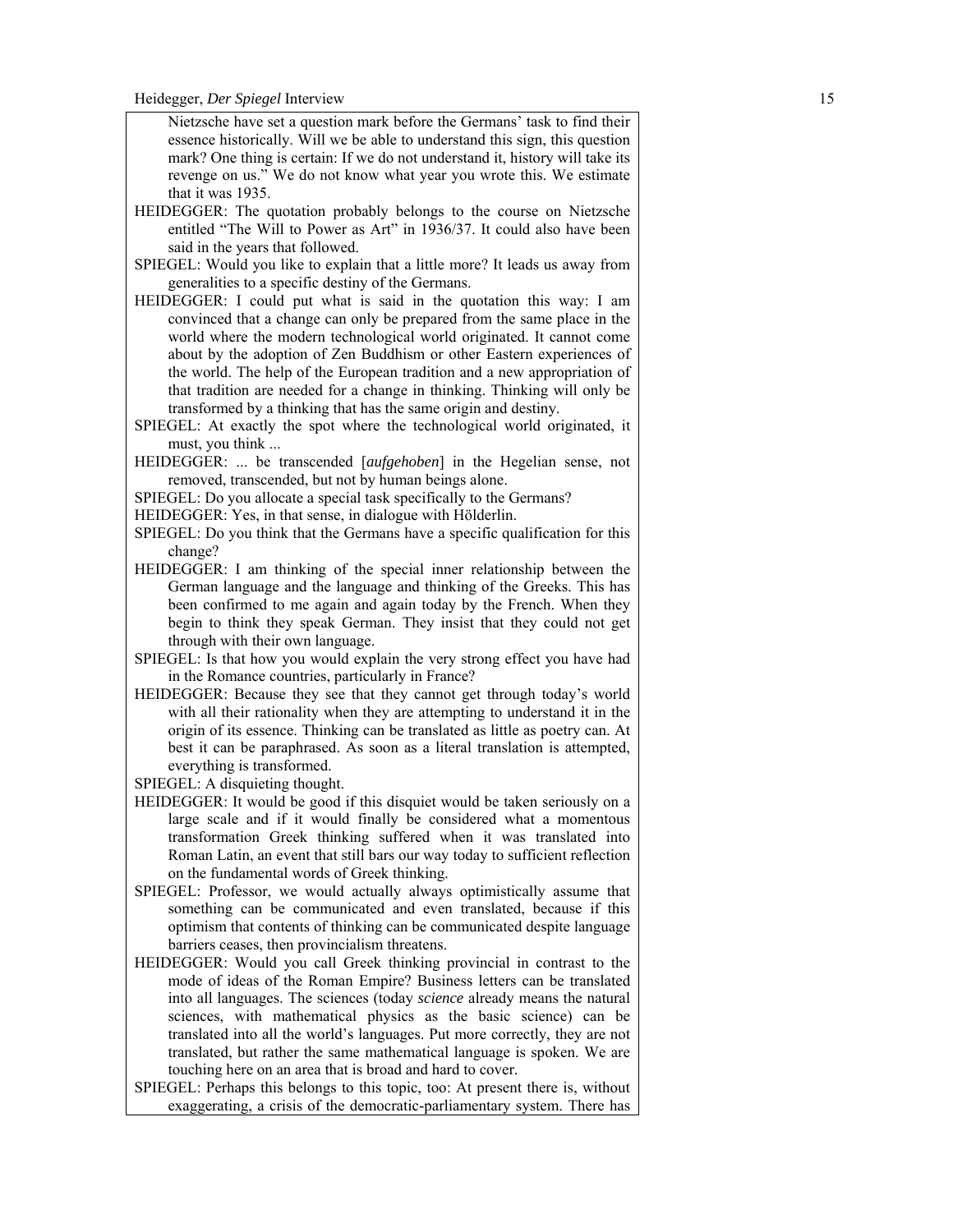been one for a long time. There is one particularly in Germany, but not only in Germany. There is one in the classical countries of democracy, in England and America. In France it is not even a crisis any more. Now, a question: Can thinkers not give advice, even as by-products of thinking, that either this system must be replaced by a new one, and what it should look like, or that reform must be possible, and advice on how reform could be possible? Otherwise, the philosophically unschooled person – and that will normally be the person who has things in hand (although he does not determine them) and who is in the hands of things – this person will keep on reaching false conclusions, perhaps even terribly rash conclusions. So: Should the philosopher not be ready to think about how human beings can arrange living together in this world, which they have technologized themselves and which has perhaps overpowered them? Is it not rightly expected of the philosopher that he give advice on what he considers possible ways of living? Does the philosopher not fall short of a part, even if it is a small part, of his profession and his calling if he communicates nothing about it?

- HEIDEGGER: As far as I can see, an individual is incapable of comprehending the world as a whole through thinking to the extent that he could give practical instructions, particularly in the face of the task of first finding a base for thinking itself again. As long as it takes itself seriously with view to the great tradition, thinking is overtaxed if it must prepare itself to give instructions. On what authority could this happen? In the realm of thinking, there are no authoritative statements. The only stipulation for thinking comes from the matter that is to be thought. This is, however, what is above all worthy of questioning. To make this state of affairs understandable, a discussion of the relationship between philosophy and the sciences, whose technical-practical successes make thinking in a philosophical sense seem more and more superfluous, is needed. The difficult situation in which thinking is placed with view to its own task thus corresponds to an alienation, fed by the powerful position of the sciences, from a thinking that must deny itself answering practical and ideological questions demanded by the day.
- SPIEGEL: Professor, in the realm of thinking there are no authoritative statements. Thus it cannot really be surprising that modern art has a difficult time making authoritative statements, too. Nevertheless, you call it "destructive." Modern art often thinks of itself as experimental art. Its works are attempts ...
- HEIDEGGER: I will gladly be taught.
- SPIEGEL: ... attempts made out of the isolated situation of human beings and artists, and out of every one hundred attempts, there is now and then one that hits the mark.
- HEIDEGGER: That is the big question. Where does art stand? What place does it occupy?
- SPIEGEL: Fine, but here you are demanding something of art that you no longer demand of thinking.
- HEIDEGGER: I do not demand anything of art. I only say that it is a question of what place art occupies.
- SPIEGEL: If art does not know its place, does that mean it is destructive?
- HEIDEGGER: Fine, cross it out. I would like to state, however, that I do not think modern art points out a path, particularly as it remains unclear where it sees or at least looks for what is most characteristic of art.
- SPIEGEL: The artist, too, lacks commitment to tradition. He might find it beautiful, and he can say: Yes, that is the way one could paint six hundred years ago or three hundred years ago or even thirty years ago. But he can no longer do it. Even if he wanted to, he could not. The greatest artist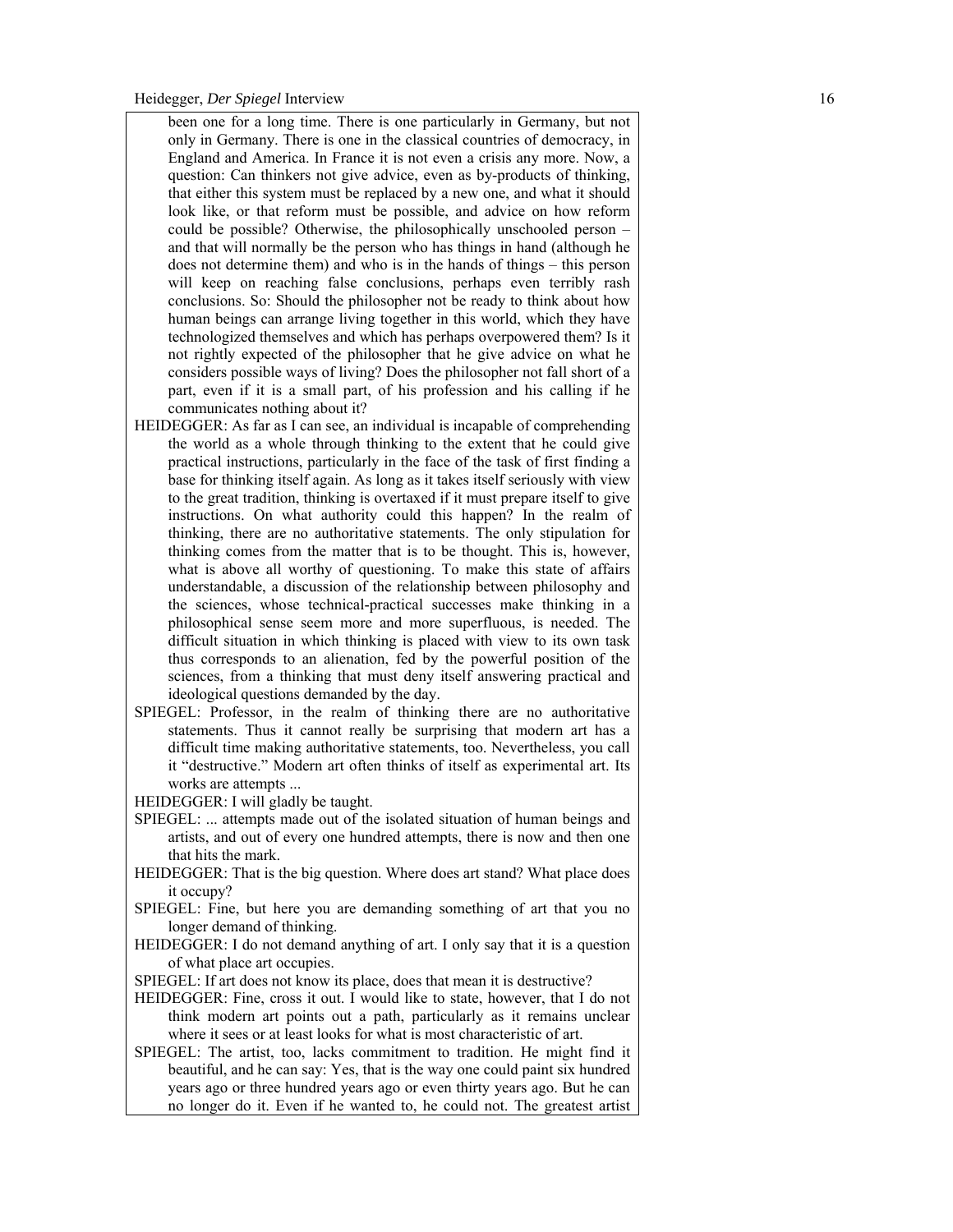would then be the ingenious forger Hans van Meegeren, who would then paint "better" than the others. But it just does not work any more. Therefore the artist, writer, poet is in a similar situation to the thinker. How often we must say Close your eyes.

HEIDEGGER: If the "culture industry" is taken as the framework for the classification of art and poetry and philosophy, then the parity is justified. However, if not only the industry but also what is called culture becomes questionable, then the contemplation of this questionableness also belongs to thinking's realm of responsibility, and thinking's plight is barely imaginable. But thinking's greatest affliction is that today, as far as I can see, no thinker yet speaks who is great enough to place thinking, directly and formatively, before its subject matter and therefore on its path. The greatness of what is to be thought is too great for us today. Perhaps we can struggle with building narrow and not very far-reaching footbridges for a crossing.

SPIEGEL: Professor Heidegger, we thank you for this conversation.

[Comments by Dr. Hermann Heidegger, Martin Heidegger's executor, on the edition of the *Spiegel* interview published on 31 May 1976 can be found among the appendices.]

Source: "*Nur noch ein Gott kann uns retten,*" Der Spiegel, *31 May 1976, pp. 193-219. The interview with Rudolf Augstein and Georg Wolff took place on 23 September 1966. Reprinted with the kind permission of Martin Heidegger's executor, Dr. Hermann Heidegger. The text was corrected using Martin Heidegger's own copy.* 

\* Translator's note. A previous translation of the *Spiegel* interview by Maria Alter and John D. Caputo appeared in *Philosophy Today 20* (Whiter 1976): 267-284*.* Scanned from Gunther Neske & Emil Kettering (eds), *Martin Heidegger and National Socialism*, New York: Paragon House, 1990, pp. 41-66.

1. Translator's note. Heidegger is referring to his cabin in Todtnauberg.

 $\overline{\phantom{a}}$  , where  $\overline{\phantom{a}}$ 

- 2. Translator's note. Wilhelm von Möllendorff was to have served as rector of the University of Freiburg for the academic year 1933/34, but, according to historian Hugo Ott, voluntarily resigned soon after he assumed office in April 1933. See note 1 to Martin Heidegger's "The Rectorate 1933/34." Both Heidegger and Möllendorff lived on Rötebuckweg in Freiburg-Zähringen.
- 3. Translator's note. See note 1 to Hermann Heidegger's "Preface."
- 4. Translator's note. See "What Is Metaphysics?" trans. by David Farrell Krell, *Basic Writings,*  ed. by David Farrell Krell (New York: Harper & Row, 1977), p. 96. This translation is, however, my own.
- 5. Translator's note. Martin Heidegger, *Die Selbstbehauptung der deutschen Universität* (1933; Frankfurt: Klostermann, 1983), p. 15; an English translation, "The Self-Assertion of the German University," is in this volume.
- 6. Translator's note. *Die Selbstbehauptung der deutschen Universität,* p. 19; "The Self-Assertion of the German University," p. 13 in this volume.
- 7. Translator's note. Friedrich Naumann (1860–1919) was a minister and a political and social theorist who called for social reform as well as for German economic and political imperialism. After his own party failed, he joined the Freisinnige Vereinigung in 1903, which merged with the Progressive People's Party in 1910. He was elected to the Reichstag in 1907, and in 1919 he was one of the founders of the German Democratic Party.
- *8. Der Spiegel's* note. The essay appeared in the magazine *Die Erziehung,* edited by A. Fischer, W. Flitner, Th. Litt, H. Nohl, and Ed. Spranger. "März 1933," *Die Erziehung.*
- 9. Translator's note. This is a quote from an article Heidegger published in the *Freiburger Studentenzeitung* on 3 November 1933. Reprinted in Guido Schneeberger, *Nachlese zu Heidegger* (Bern: 1962): 135–136. An English translation by William S. Lewis, may be found under the title "German Students," *New German Critique 45* (Fall 1988): 101 – 102. This translation is, however, mine.
- 10. Editor's note. The book Heidegger shows his interviewers is *Vernunft und Existenz.*  Heidegger also presents Jaspers' book *Descartes und die Philosophic,* which has a dedication from Jaspers to Heidegger written in 1937.